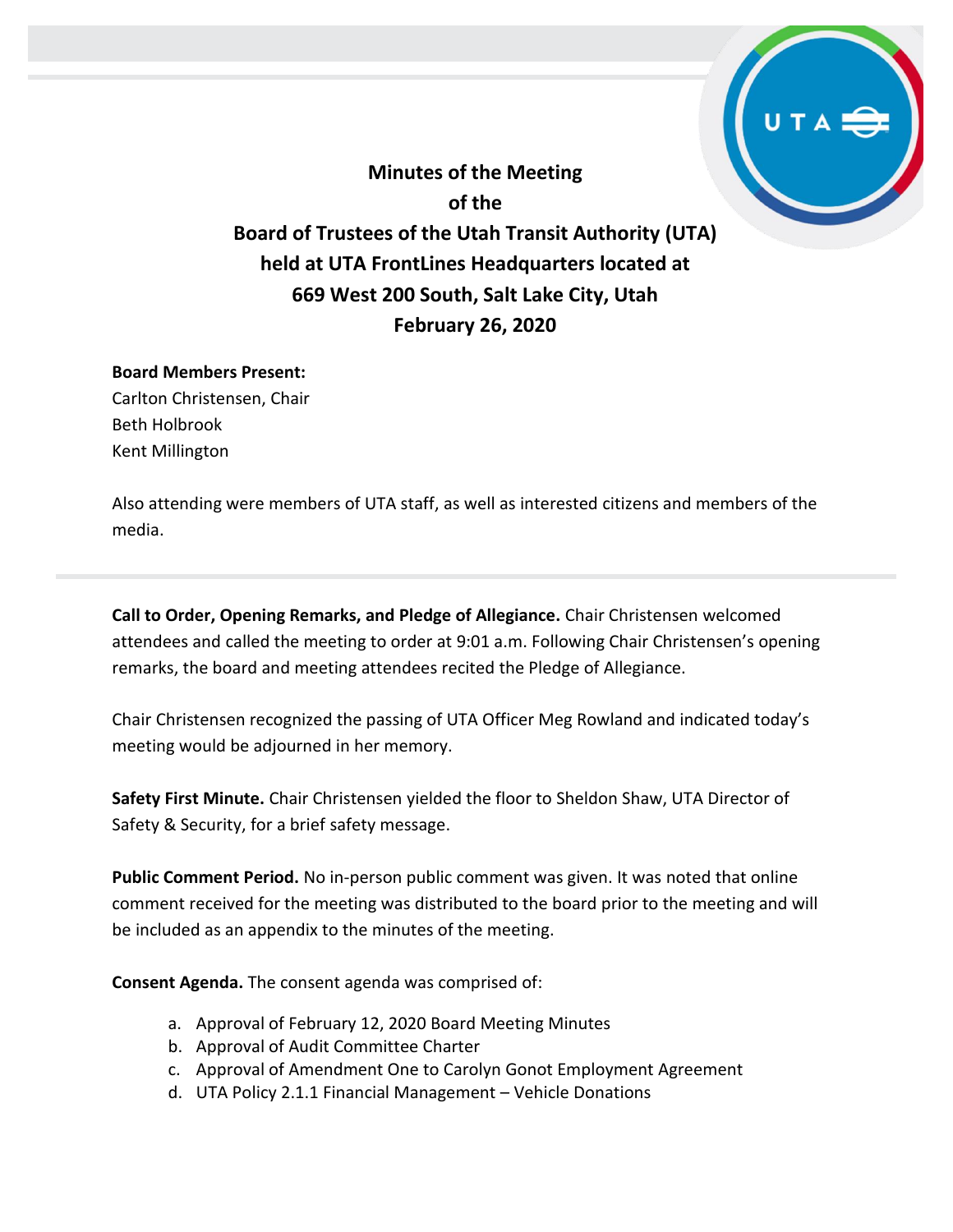- e. UTA Policy 2.1.2 Financial Management Personal Use of Public Property
- f. Innovative Coordinated Access and Mobility (ICAM) Grant Execution Approval

A motion to approve the consent agenda was made by Trustee Millington and seconded by Trustee Holbrook. The motion carried unanimously.

**Government Relations and Legislative Priorities Update.** Shule Bishop, UTA Government Relations Director, spoke about the Senate Committee hearing on Senate Bill 150 Transportation Governance and Funding Amendments (SB 150). He then suggested the board make a motion to support SB 150 and House Bill 299 Opportunity Zone Enhancements (HB299).

A motion to support SB150 and HB299 was made by Trustee Holbrook and seconded by Trustee Millington. The motion carried unanimously.

## **Agency Report.**

**Government Finance Officers Association (GFOA) Certificate.** Carolyn Gonot, UTA Executive Director, recognized the UTA finance team for earning the Government Finance Officers Association (GFOA) Certificate for Excellence in Financial Reporting.

**UTA Happenings.** Ms. Gonot provided an update on activities at the agency, including:

- A pop-up event for rider appreciation at Brigham Young University (BYU) South Campus Station
- An outreach presentation about the Point of the Mountain study to the Sandy City Council
- An outreach presentation to the Draper City Council
- School presentations at Legacy Prep Academy and Canyon Creek Elementary

**Pension Committee Report.** Trustee Millington indicated the Pension Committee met on January 29, 2020, and reviewed 2019 investments, which yielded positive returns for the year.

### **Contracts, Disbursements, and Grants.**

**Change Order: Vendor Managed Inventory Contract Modification Number 1 – Additional Bus Parts (Aftermarket Parts Company).** Todd Mills, UTA Sr. Supply Chain Manager, explained the change order, which adds an additional 619 parts to the contract at a value of \$3,882,810, bringing the total contract value to \$5,132,810. This vendor managed inventory (VMI) contract allows the agency to automate a significant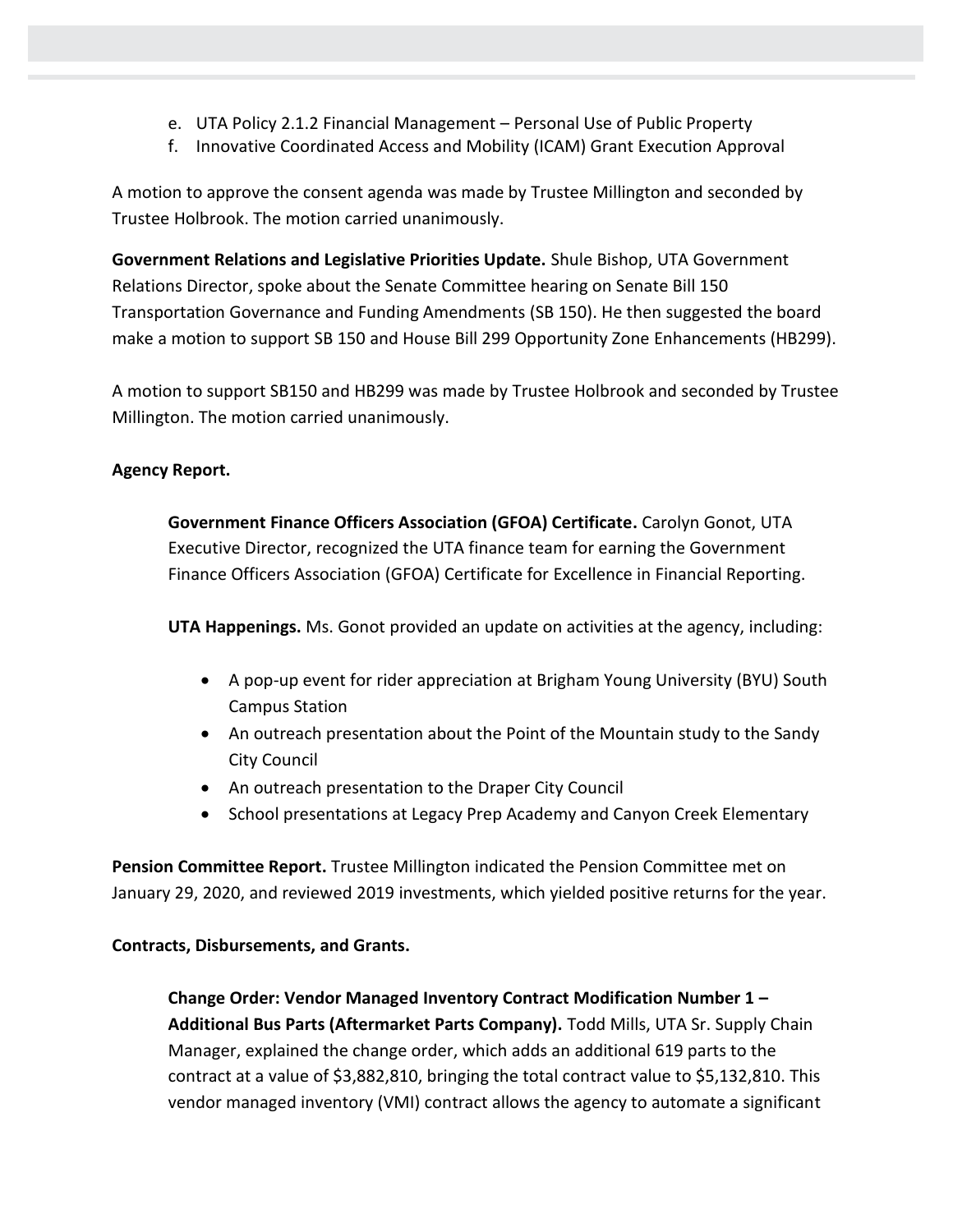portion of its bus parts ordering process. Discussion ensued. Questions on in-stock improvements from the VMI contract and the effect of shipping costs on savings were posed by the board and answered by staff.

A motion to approve the change order was made by Trustee Millington and seconded by Trustee Holbrook. The motion carried unanimously.

#### **Resolutions.**

**R2020-02-03 Resolution Approving and Adopting the Woods Cross Station Area Plan.** Paul Drake, UTA Sr. Manager of Real Estate and Transit-Oriented Development, was joined by Kevin Leo, UTA TOD Project Specialist I. Mr. Drake provided an overview of the resolution, which includes three iterative development scenarios at the Woods Cross Station. He summarized the conversation in the recent consultation with the Local Advisory Council (LAC) on the station area plan and indicated recommendations from the LAC were included in the resolution. Discussion ensued. Questions on a potential pedestrian bridge at the site were posed by the board and answered by staff.

Chair Christensen suggested that future development plans at the site leverage previously completed work to determine the best location for a pedestrian bridge.

A motion to approve R2020-02-03 was made by Trustee Holbrook and seconded by Trustee Millington. The motion carried unanimously, with aye votes from Trustee Holbrook, Trustee Millington, and Chair Christensen.

**R2020-02-04 Resolution Approving the First Amendment of the Authority's 2020** 

**Budget.** Bob Biles, UTA Chief Financial Officer, described the resolution, which allocates \$479,000 of expected sales tax collections to certain planning studies in the operating budget, carries over funds from projects not completed in 2019, incorporates funding contributions by third parties, and/or reallocates funds from contingency in the capital budget.

A motion to approve R2020-02-04 was made by Trustee Holbrook and seconded by Trustee Millington. The motion carried unanimously, with aye votes from Trustee Holbrook, Trustee Millington, and Chair Christensen.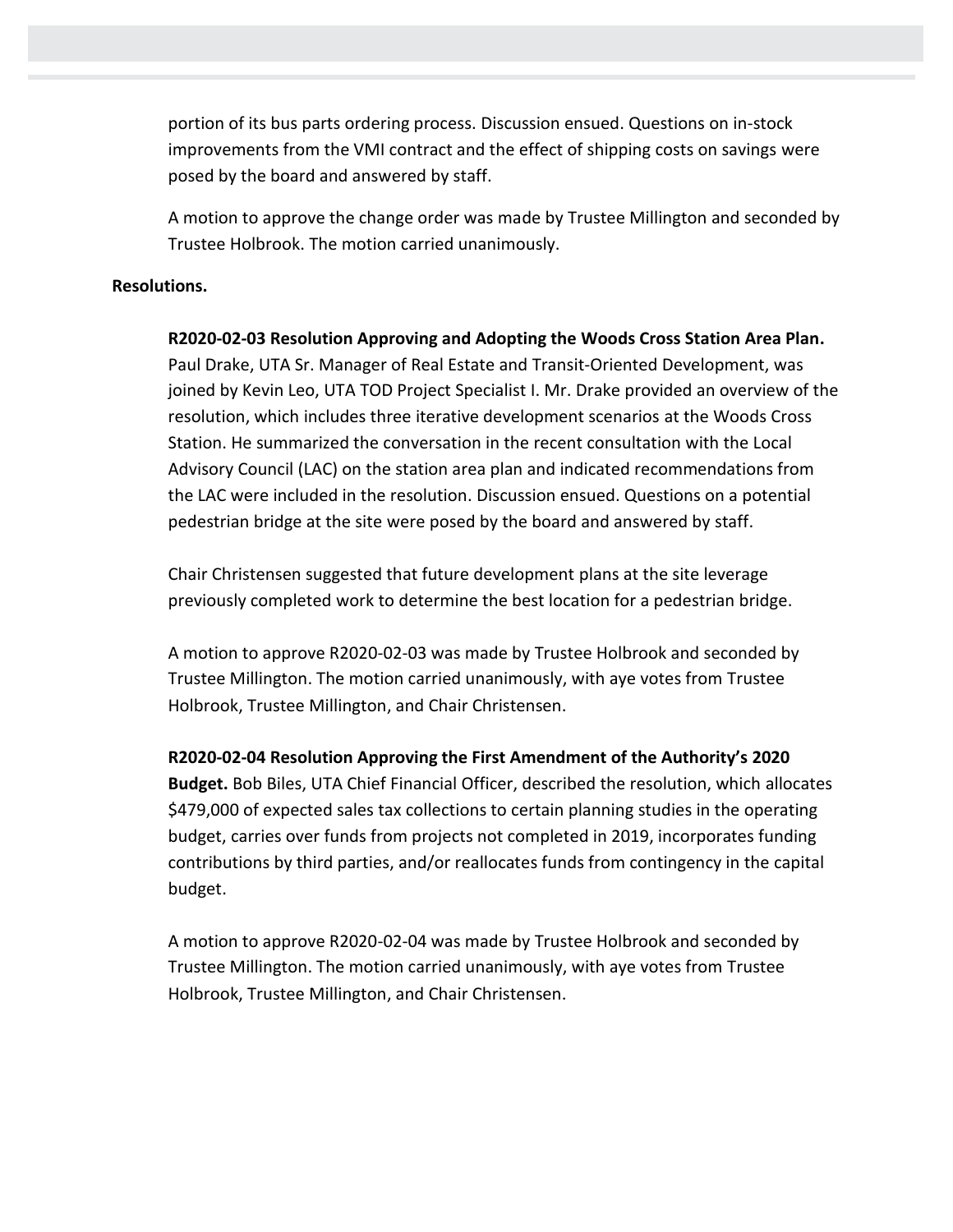**R2020-02-05 Resolution Approving Interlocal Cooperation Agreements with Salt Lake City for TIGER Projects on Folsom Trail and the 300 N. Pedestrian Overpass Bridge.**  Mary DeLoretto, UTA Acting Chief Service Development Officer, was joined by Heather Bening, UTA Project Manager II. Ms. DeLoretto explained the resolution, which authorizes the execution of interlocal agreements with Salt Lake City for TIGER projects on Folsom Trail and the 300 N. pedestrian overpass bridge, covering the original project as well as supplements one and two. Discussion ensued. Questions on project design and work to be performed on the Folsom Trail were posed by the board and answered by staff.

A motion to approve R2020-02-05 was made by Trustee Millington and seconded by Trustee Holbrook. The motion carried unanimously, with aye votes from Trustee Millington, Trustee Holbrook, and Chair Christensen.

#### **Discussion Items.**

**TIGER First/Last Mile Project Update.** Ms. DeLoretto and Ms. Bening provided a progress update on the TIGER first/last mile project, including an overview of the grant award, a summary of the overall program of projects included in the grant, agreements and contracts associated with the program of projects, completed projects, projects in construction, projects in design, and projects yet to be addressed.

Discussion ensued. Questions on the corridor and trail near the Lehi pedestrian bridge were posed by the board and answered by staff.

**Depot District Project Status Update.** Ms. DeLoretto was joined by Grey Turner, UTA Acting Director of Capital Projects. Mr. Turner provided a status update on the Depot District project, including demolition, project phasing, and building design. Discussion ensued. Questions on the new west parking lot, retention basin, charging stations, materials used for the building exterior, and impacts on the ability to implement new bus service were posed by the board and answered by staff.

Chair Christensen suggested staff tour the Salt Lake City fleet facility. He also requested an update to the board in the near future on the cost of the Depot District project.

Chair Christensen called for a break at 10:17 a.m.

The meeting resumed at 10:25 a.m.

**Citizens Advisory Board.** Nichol Bourdeaux, UTA Chief Communications & Marketing Officer, was joined by G.J. LaBonty, UTA Manager of Customer Experience, and Megan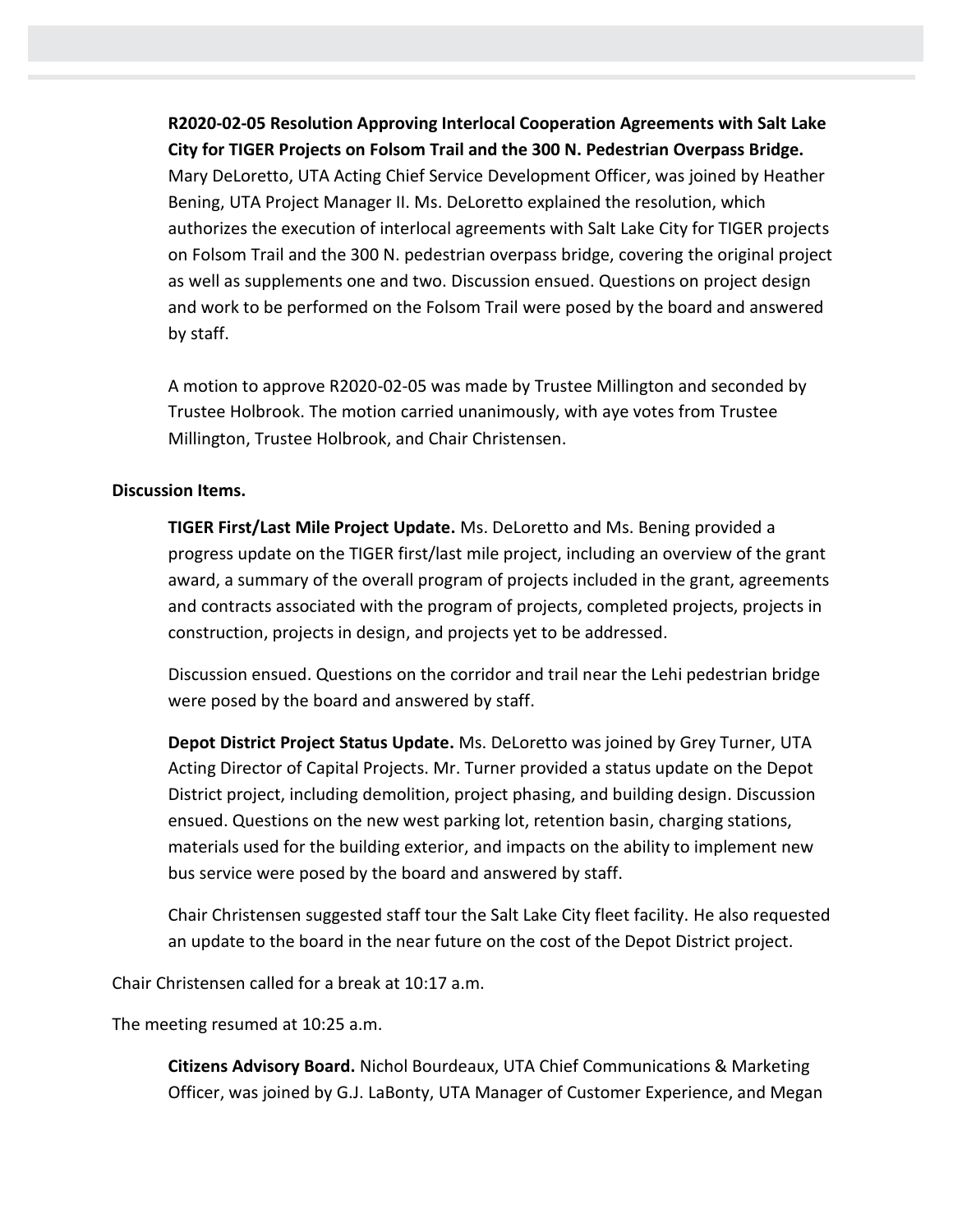Waters, UTA Community Engagement Manager. Mr. LaBonty summarized the work of the Citizens Advisory Board (CAB). The CAB consists of regular customers who provide feedback to the agency on rider experience. Discussion ensued. Questions on CAB feedback on the UTA website and term limits were posed by the board and answered by staff.

Chair Christensen made several recommendations for the CAB, including:

- Identifying a commuter in Davis County for the CAB
- Engaging the Local Advisory Council to provide suggestions for potential CAB members
- Encouraging CAB membership for prospective riders as a way to assist the agency in identifying rider needs

Chair Christensen also suggested the community engagement team consider ways to engage populations of potential riders. Trustee Holbrook advocated for targeted outreach to youth groups.

Ms. Bourdeaux committed to return to the board with an updated CAB charter. Chair Christensen requested the board be given an opportunity to provide input on the revised charter.

### **Service and Fare Approvals.**

**Complimentary Passes for UTA Committee Members (Local Advisory Council, Committee on Accessible Transportation, Citizens Advisory Board).** Monica Morton, UTA Fares Director, requested the board approve complimentary transit passes for members serving on certain UTA committees. Discussion ensued. A question on the estimated value of the passes was posed by the board and answered by Ms. Morton.

A motion to approve the complimentary passes was made by Trustee Holbrook and seconded by Trustee Millington. The motion carried unanimously.

### **Other Business.**

**Next Meeting.** Chair Christensen mentioned that the March 4, 2020 board meeting is being canceled. The next meeting of the board will be on Wednesday, March 11, 2020 at 9:00 a.m.

**Closed Session.** Chair Christensen indicated there was a need for a closed session to discuss pending or reasonably imminent litigation. A motion for a closed session was made by Trustee Millington and seconded by Trustee Holbrook. The motion carried unanimously and the board entered closed session at 10:53 a.m.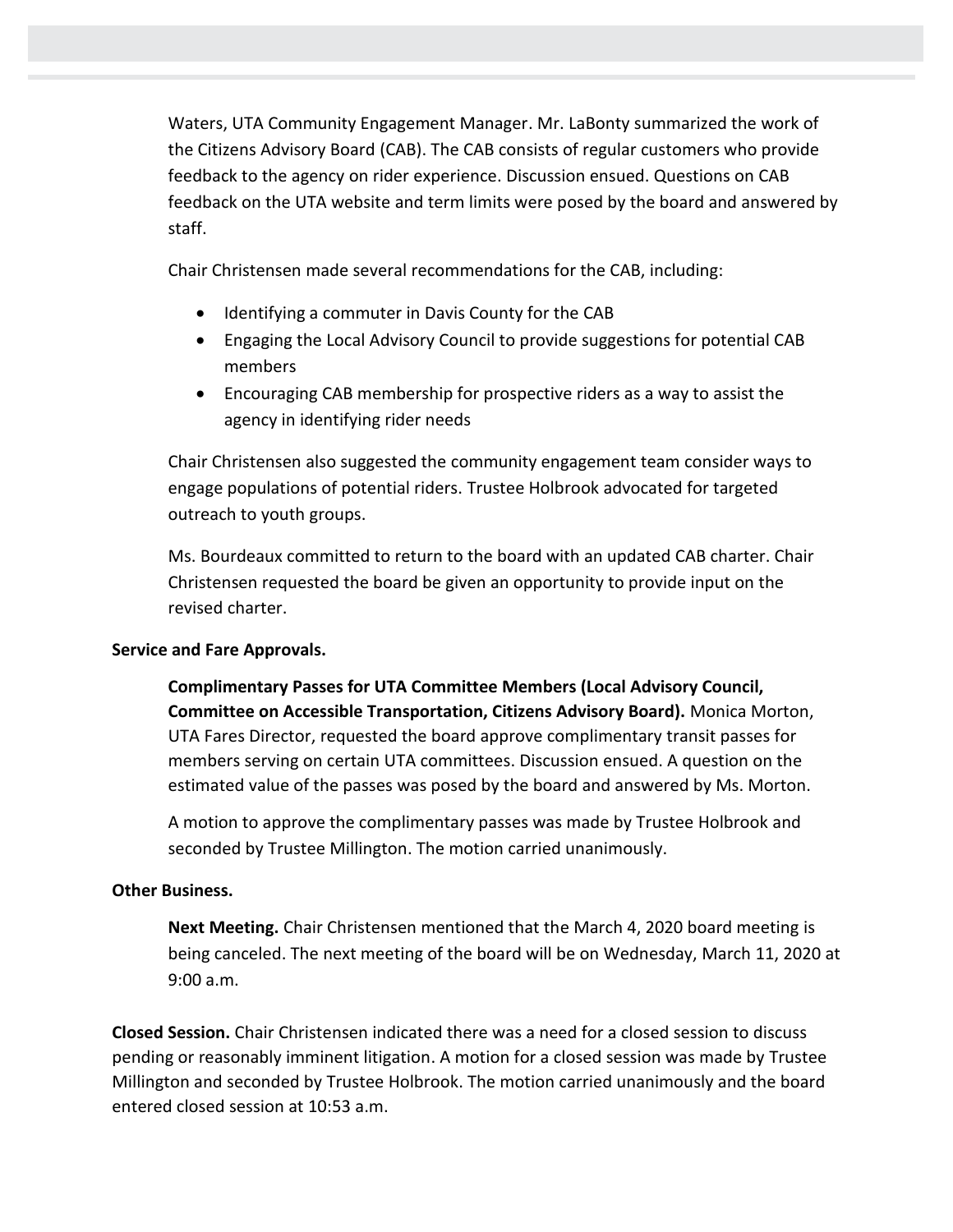(Note: no discussion on collective bargaining took place during closed session.)

**Open Session.** A motion to return to open session was made by Trustee Holbrook and seconded by Trustee Millington. The motion carried unanimously and the board returned to open session at 11:28 a.m.

**Adjournment.** The board and meeting attendees observed a moment of silence and then meeting was adjourned in memory of UTA Officer Meg Rowland at 11:29 a.m. by motion.

Transcribed by Cathie Griffiths Executive Assistant to the Board Chair Utah Transit Authority [cgriffiths@rideuta.com](mailto:cgriffiths@rideuta.com) 801.237.1945

*This document is not intended to serve as a full transcript as additional discussion may have taken place; please refer to the meeting materials, audio, or video located at <https://www.utah.gov/pmn/sitemap/notice/590411.html> for entire content.*

*This document along with the digital recording constitute the official minutes of this meeting.*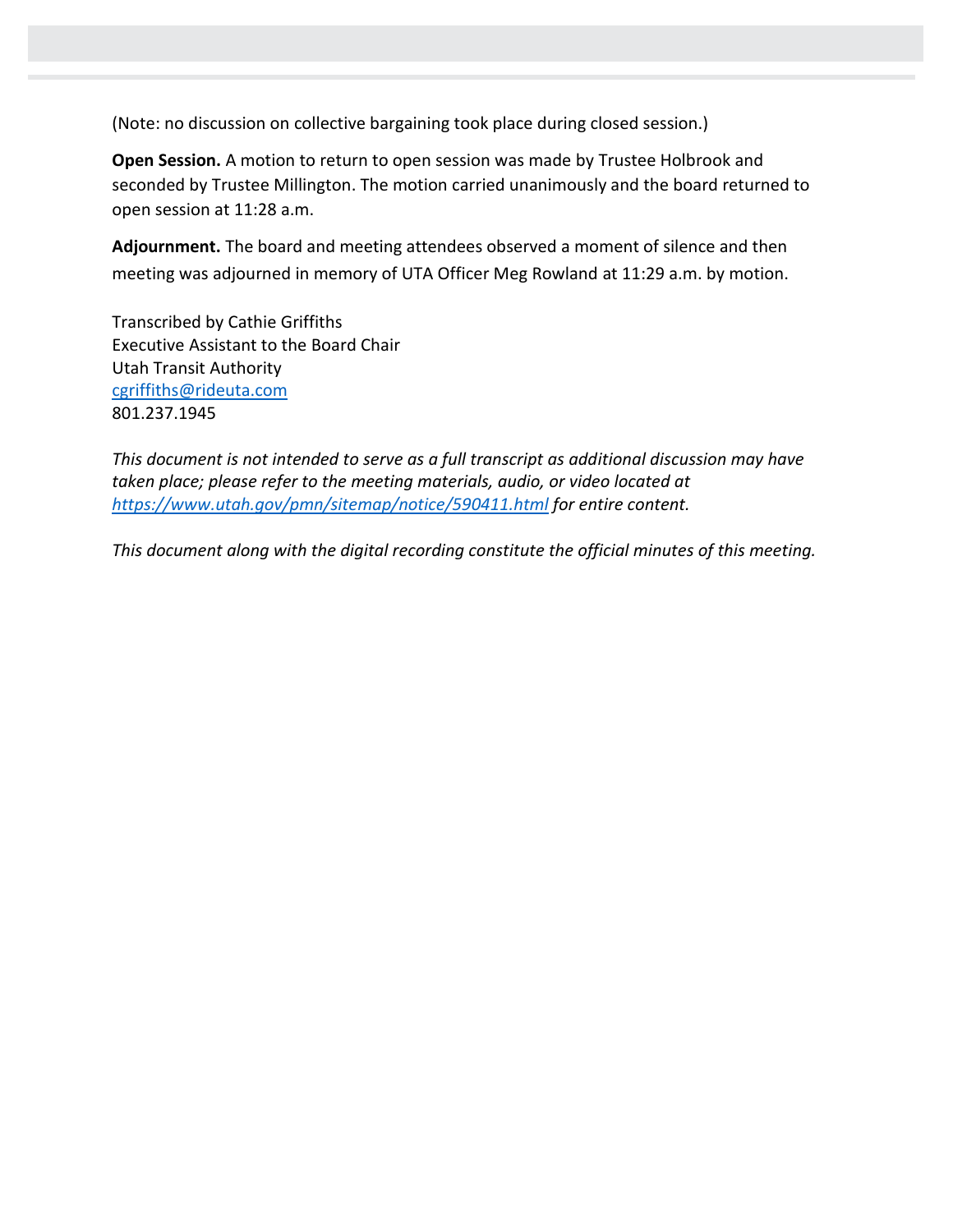# **Appendix**

# **Online Public Comment to the Board of Trustees of the Utah Transit Authority (UTA) Board Meeting February 26, 2020**

#### **Received February 11, 2020 from George Chapman:**

I have noticed several instances recently that have vehicles parked so close to the fancy new bus stops that the bus has to stay 4 feet from the curb. All new bus stops should include no parking within 15 feet to allow passenger convenience and to enable ramp deployment.

Since the Board is meeting at noon tomorrow, can the comments' deadline be extended to 5PM?

The Board gets few if any comments and more should be in the minutes. I know the Board looks at my comments but UTA should have more comments in their minutes to show respectable public engagement.

### **Received February 11, 2020 from George Chapman:**

Ice in gutters make it extremely unsafe to step into the street now.